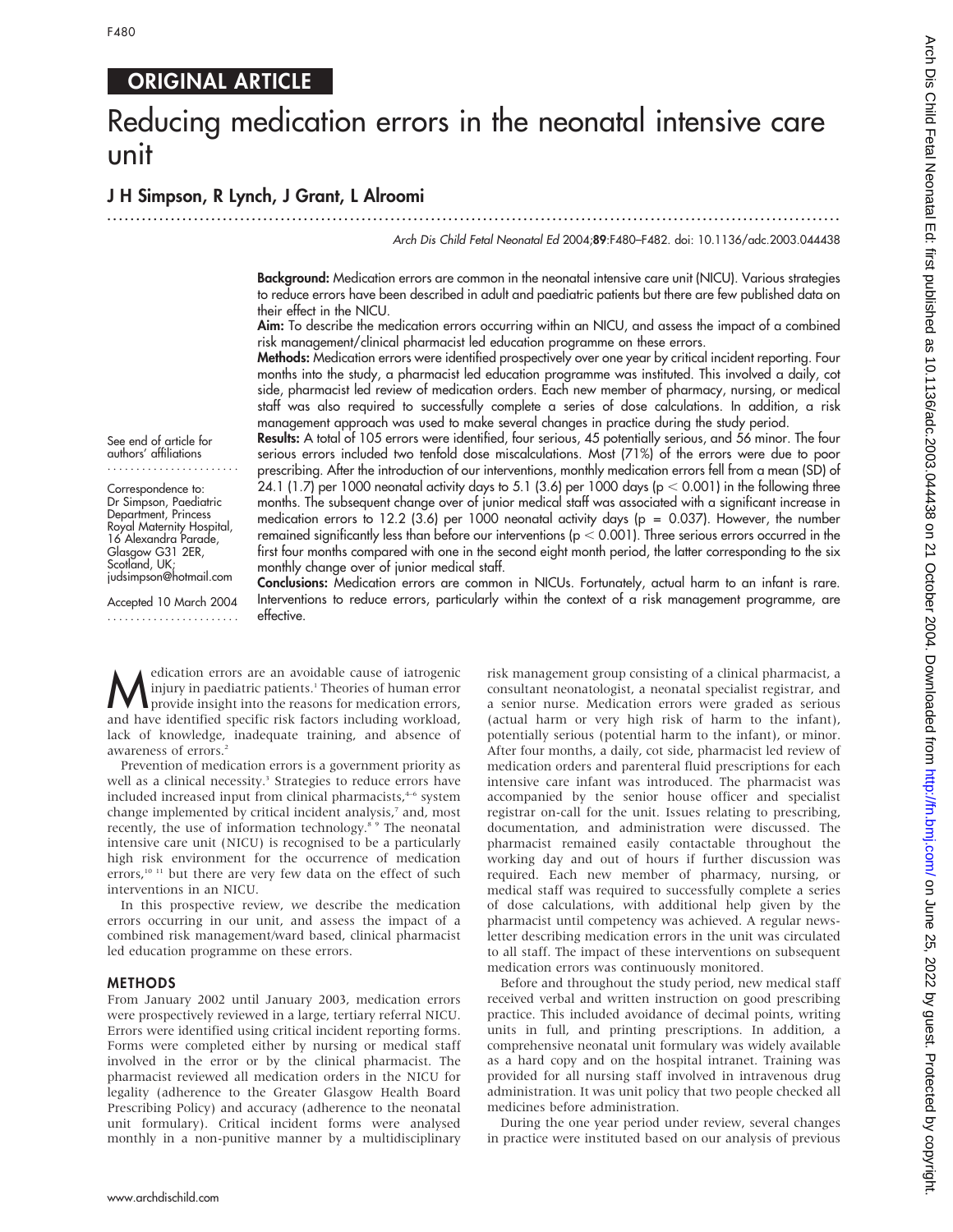| <b>Table 1</b> Parenteral medicines involved in<br>errors |         |  |  |  |
|-----------------------------------------------------------|---------|--|--|--|
| Drug involved                                             | N (%)   |  |  |  |
| Gentamicin/netilmicin                                     | 21 (33) |  |  |  |
| Benzyl penicillin                                         | 10(16)  |  |  |  |
| Vancomycin                                                | 9(14)   |  |  |  |
| Morphine                                                  | 6(10)   |  |  |  |
| Insulin                                                   | 4(6)    |  |  |  |
| Aminophylline                                             | 3(5)    |  |  |  |
| Immunisations                                             | 3(5)    |  |  |  |
| Tazocin                                                   | 2(3)    |  |  |  |
| Other                                                     | 5(8)    |  |  |  |

medication errors. Some of these changes coincided with the introduction of the pharmacist led review of medication orders—for example, the abolition of prescription writing during ward rounds—and others were introduced after this. These changes included writing the day as well as the date for medicines prescribed at unusual intervals (for example, gentamicin), provision of a single concentration of morphine for reconstitution on the NICU, and, where possible, reconstitution of intravenous medicines in the pharmacy. Insulin and heparin were stored in separate fridges to avoid confusion during reconstitution, and dedicated infusion pumps, preset for heparin, were used only for arterial line infusions.

Throughout the study period, monthly neonatal activity days were monitored.

# Statistical analysis

Mean (SD) medication errors per 1000 neonatal activity days were calculated. These were compared using Student's t test. Statistical significance was taken at  $p < 0.05$ .

# RESULTS

A total of 105 errors were identified, four serious, 45 potentially serious, and 56 minor. Most (75%) were reported by the clinical pharmacist, but all four serious errors were reported by medical or nursing staff involved in the error. Parenteral medicines were involved in 63 errors (60%), oral medicines in 41 errors (39%), and topical medicines in one error. Table 1 lists the parenteral medicines involved.

The four serious errors included two involving 10-fold dose miscalculations. In one case, an infant who received an opiate overdose required naloxone, and in the second an antibiotic overdose was given which required no specific

| Month                 | <b>Intensive</b><br>care activity<br>(days) | Special<br>care activity<br>(days) | Total<br>activity<br>(days) | <b>Medication errors</b><br>per 1000 neonatal<br>activity days |
|-----------------------|---------------------------------------------|------------------------------------|-----------------------------|----------------------------------------------------------------|
| January               | 236                                         | 398                                | 634                         | 23.7                                                           |
|                       | New junior medical staff started            |                                    |                             |                                                                |
| February              | 234                                         | 435                                | 669                         | 23.9                                                           |
| March                 | 190                                         | 528                                | 718                         | 26.5                                                           |
| April                 | 223                                         | 359                                | 582                         | 22.3                                                           |
| Interventions started |                                             |                                    |                             |                                                                |
| May                   | 278                                         | 283                                | 561                         | 8.9                                                            |
| June                  | 205                                         | 419                                | 624                         | 4.8                                                            |
| July                  | 189                                         | 428                                | 617                         | 1.6                                                            |
|                       | New junior medical staff started            |                                    |                             |                                                                |
| August                | 197                                         | 391                                | 588                         | 13.6                                                           |
| September             | 159                                         | 391                                | 508                         | 17.7                                                           |
| October               | 230                                         | 316                                | 546                         | 11.0                                                           |
| November              | 190                                         | 383                                | 573                         | 8.7                                                            |
| December              | 137                                         | 375                                | 512                         | 9.8                                                            |

treatment. The third serious error involved administration of an antibiotic to the wrong baby. There was no direct harm to the infant. The final serious error was a ''near miss'' situation involving the use of insulin rather than heparin to reconstitute a bag of ''heparinised'' saline. This error was identified before administration by a second member of staff checking the vial used for reconstitution.

Most (71%) of the medication errors were due to poor prescribing. The most common example of this was an incorrect dose (unexplained deviation of  $> 10\%$  from the neonatal unit formulary), which occurred in 37 cases. An incorrect dose interval was found in 19 errors; this was particularly common with gentamicin. Other examples of poor prescribing included incomplete prescriptions (14) and incorrect units (5). Thirty errors (29%) were due to administration problems. In 16 cases, the medication was not documented as given, reflecting either poor communication between staff or more often poor documentation of administration. In eight errors, the medication was given incorrectly, either by the wrong route or too quickly, and in six cases administration was delayed by more than two hours, generally reflecting the intensity of work in the unit.

Following the introduction of our interventions after four months, medication errors fell from 24.1 (1.7) per 1000 neonatal activity days to 5.1 (3.6) per 1000 days ( $p < 0.001$ ) in the following three months (table 2). The change over of junior medical staff in August was associated with a significant increase in medication errors to 12.2 (3.6) per 1000 neonatal activity days ( $p = 0.037$ ). However, the number remained significantly less than before our interventions ( $p < 0.001$ ; table 2). Three serious errors occurred in the first four months compared with one in the second eight month period, the latter corresponding to the six monthly change over of junior medical staff.

### **DISCUSSION**

In common with other authors,<sup>11</sup> we found that medication errors occur regularly in our NICU. Fortunately, actual harm to an infant is rare. The types of drugs used, many of which have a narrow therapeutic margin, and the ease of miscalculation during reconstitution from stock solutions based on adult concentrations mean that the potential for harm from these errors is great.<sup>12</sup><sup>13</sup>

We have shown that interventions to improve staff education and awareness of errors are effective in reducing such errors, although within the context of our overall risk management approach, it is difficult to quantify the proportion of errors reduced by any one change in practice.

Inexperience is a particular risk factor for medication errors.2 This is supported by our own findings and those of others that new staff are more likely to make errors.14 This is compounded by the fact that prescriptions are often written by the most junior doctors who may be unfamiliar with the medicine.<sup>2</sup> The importance of the paediatric clinical pharmacist in monitoring drug treatment and preventing medication errors is well established.<sup>4 5 15</sup> Fortescue et  $al^{15}$  recently showed that clinical pharmacist monitoring of orders might prevent 58% of all errors and 72% of potentially harmful errors, and that improved doctor-pharmacist communication might prevent 47.4% of errors.<sup>15</sup> We found that close liaison with a ward based clinical pharmacist is an effective way of reducing errors. We effectively extended the role of the pharmacist to include real time staff feedback and education, both informally while reviewing medication orders and formally as a series of dose calculations. Calculation errors, particularly 10-fold errors, can be potentially fatal and any intervention to reduce these is important.<sup>12</sup>

Intensity of workload is recognised to be another risk factor for medication errors.<sup>2</sup> We used neonatal activity days